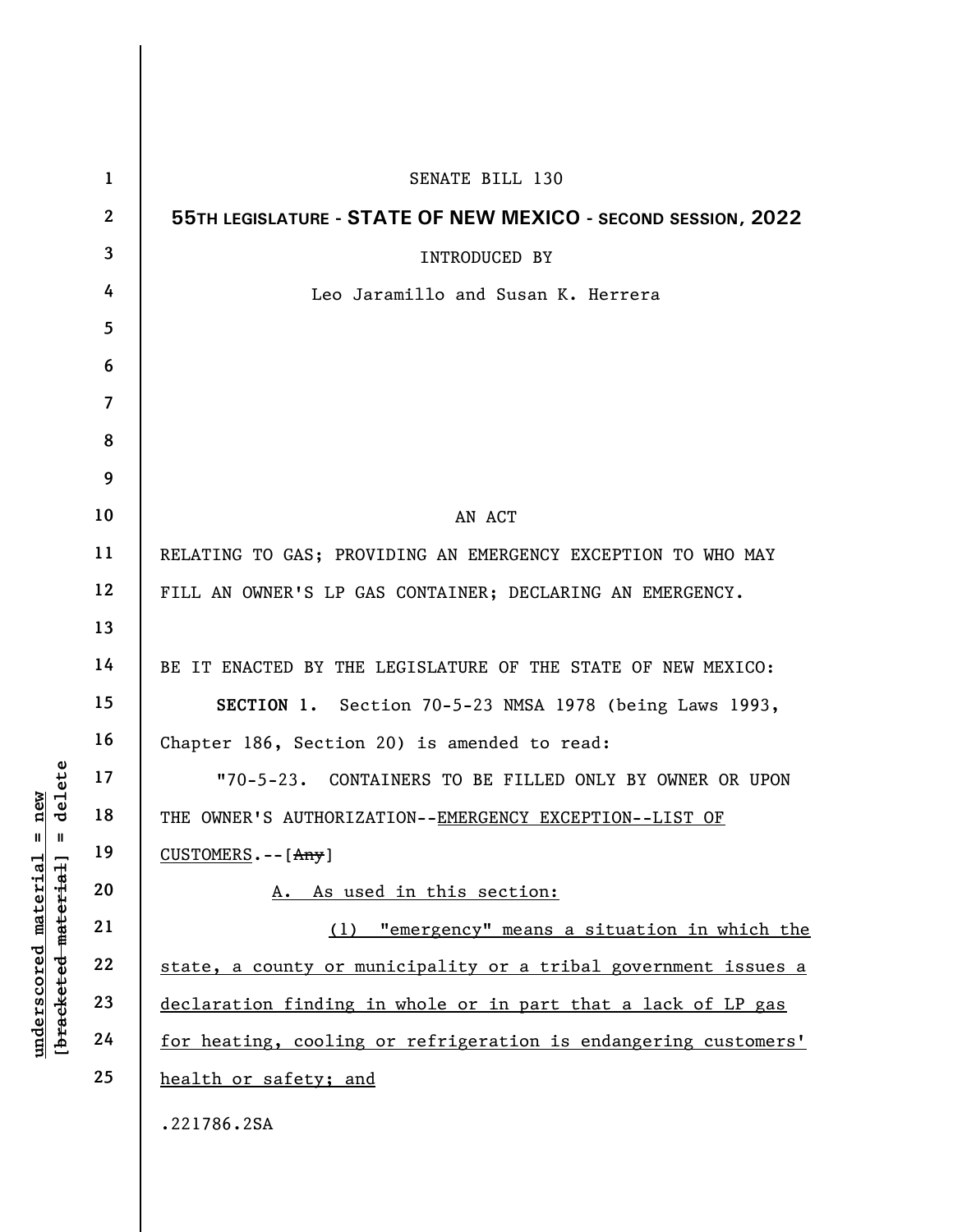underscored material = new [bracketed material] = delete 1 2 3 4 5 6 7 8 9 10 11 12 13 14 15 16 17 18 19 20 21 22 23 24 25 (2) "LP gas dispenser" means a person that delivers LP gas to an ultimate consumer for consumption only. B. Except as provided in Subsection C of this section, an LP gas container shall be filled only by the owner or upon the owner's authorization. C. When the bureau receives customer complaints about nondelivery of LP gas, the bureau shall contact the LP gas dispenser to determine the reason for the nondelivery and shall work with the LP gas dispenser to ensure timely delivery to customers. In an emergency, the bureau may require the LP gas dispenser that owns the containers used by customers to deliver LP gas within twenty-four hours or authorize one or more other LP gas dispensers to deliver and fill the owner's containers that are leased to customers; provided that if there is not enough LP gas to fill all containers, the bureau and the LP gas dispensers shall determine priorities and proportional deliveries, as appropriate. The LP gas dispenser shall provide its customer list to the bureau and the delivering LP gas dispenser. The customer list is not a public document subject to the provisions of the Inspection of Public Records Act. D. If a container holds LP gas for which a customer has paid either the owner or another dispenser, the owner of the container shall not remove the fuel or remove the container from a customer's premises without paying the customer the fair market price of the LP gas."

 $- 2 -$ 

.221786.2SA